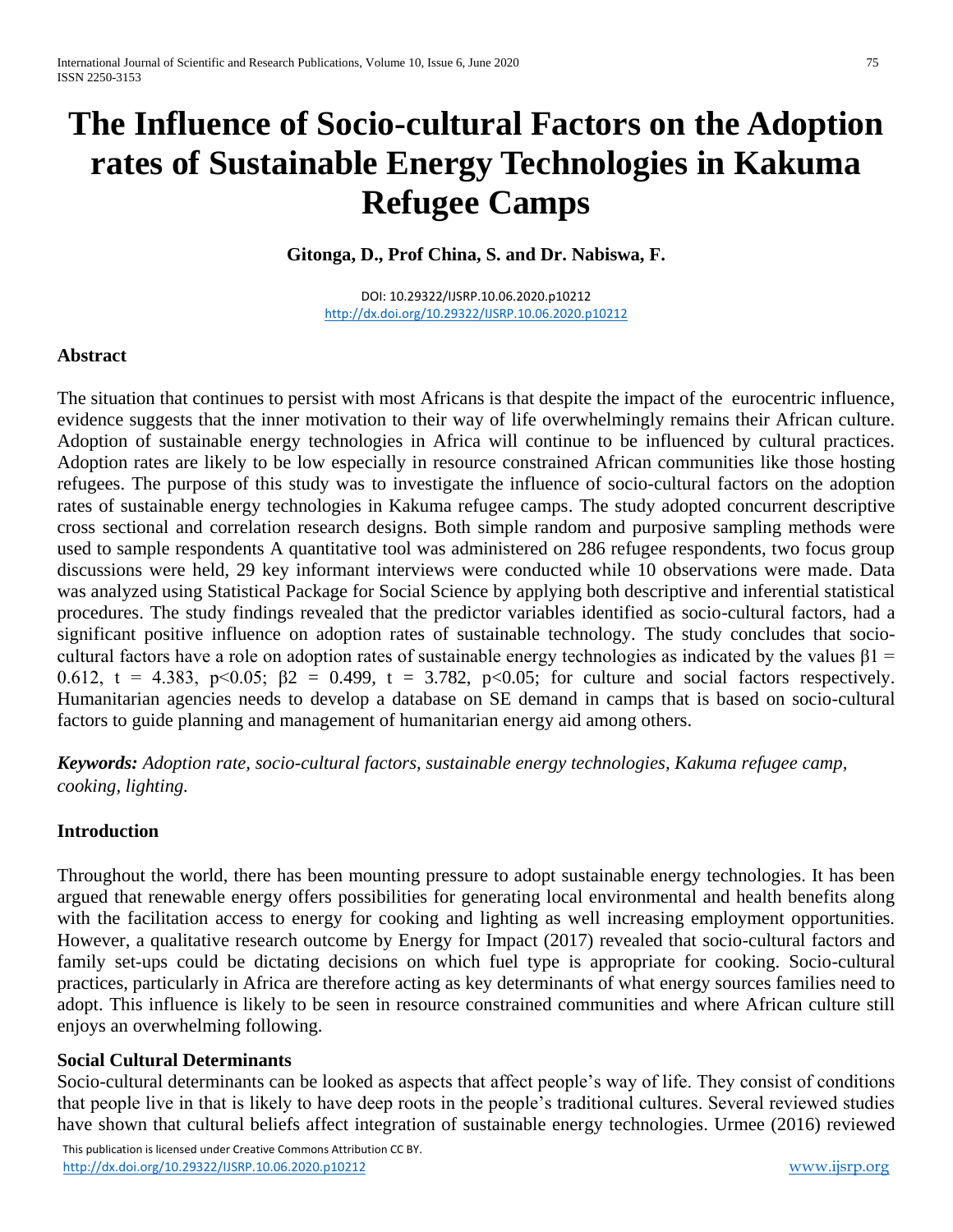International Journal of Scientific and Research Publications, Volume 10, Issue 6, June 2020 76 ISSN 2250-3153

renewable energy programs around the world and highlighted that the reason for the failure of many such programs might be that none have considered local culture and social background in the target areas. Culture affects and is about cooking practices and choices. The positive reputation in terms of compatibility with the cooking culture of a community increases the use of improved cook stoves (ICS). Cooking practices and taste/dietary preference related to the local culture are involved in decision making about ICS adoption. In particular, some studies have found that attachment to the particular taste of food cooked on traditional stoves may act as a barrier to the adoption of LPG stoves, highlighting that it is not possible to prepare certain traditional dishes with ICS.

Social cultural determinants can include circumstances like religion, customs, gender, family, physical status, education level, economic status, marital status, environment and political systems (Eseonu and Egbue, 2014). Culture and customs in societies provide guidelines for conduct and raise a standard to be upheld in communities. In the social-cultural context, norms and traditions may dictate decisions on where cooking takes place; whether in a hut in the evening or in a kitchen shelter during the day or out there in the open when the sun is out and hot (Rosenbaum, et al., 2015). Socio-cultural factors would therefore have a strong bearing on the adoption of clean energy in refugee camps.

In Kakuma, varying attitudes, concerns and apprehensions among refugee families regarding suitability of solar cookers to prepare food for a family were noted. Social norms, security, education level, family size and beneficiaries' involvement were considered to have a great deal of issue on uptake of renewable energy technologies. Socio-cultural benefits are gaining prominence as a key driver for renewable energy deployment in Sub-Saharan Africa (Caird, Willness, Steel & Scialfa, 2008). However, analytical work and empirical evidence on these topics remains relatively limited.

## **Barriers and Gaps**

In a study on renewable energy policies and barriers by Beck and Martinot (2010), some socio-cultural barriers that exist in a community can prevent uptake of renewable energy projects. A study by Owen (2002) established that the taste of food is different depending on the type of stove used to cook. It is however not clear how the type of stove used determines what taste the food will take. While one of the key social barriers to adoption of renewable technologies is mostly financial as well as some practical issues regarding installation and general levels of knowledge, it is not clear that even if the costs were reduced and information made more available, the adoption levels would increase. Neither is it clear that if an increase in adoption were to occur that it would lead to reductions in carbon emissions due to the effect known as the 'Rebound' effect (Caird et al., 2008).

A study by Lay et al (2012) found that income and education influence adoption rate of sustainable energy technologies, however, the researchers considered only social determinants as the only factor influencing adoption rates of sustainable energy technologies. In many cases, energy projects are treated as gender neutral based on the assumption that energy bottlenecks and solutions impact men and women in similar ways. The failure to look at the distinct situation of women and men in relation to energy use patterns can also result in people losing faith in renewable energy technologies (Stern, 2007). More broadly, women are often excluded from discussions about energy plans and policies across scales, despite being primary household-energy managers, which limits their entry into the energy industry (UNHCR, 2017) and results in gender-blind energy project planning, financing, execution and implementation (Glemarec, Bayat-Renoux, & Waissbein, 2016).

Despite extensive research in the area of sustainable energy, majority of these studies have been carried out by humanitarian agencies whose findings are based on an insider's eye in line with donor funding opportunities. A study by Mamuye, Lemma, Woldeamanuel, (2018) focused on gender aspect influence on adoption of improved cooking stoves which was narrow in scope since it studied a single aspect of wider renewable energy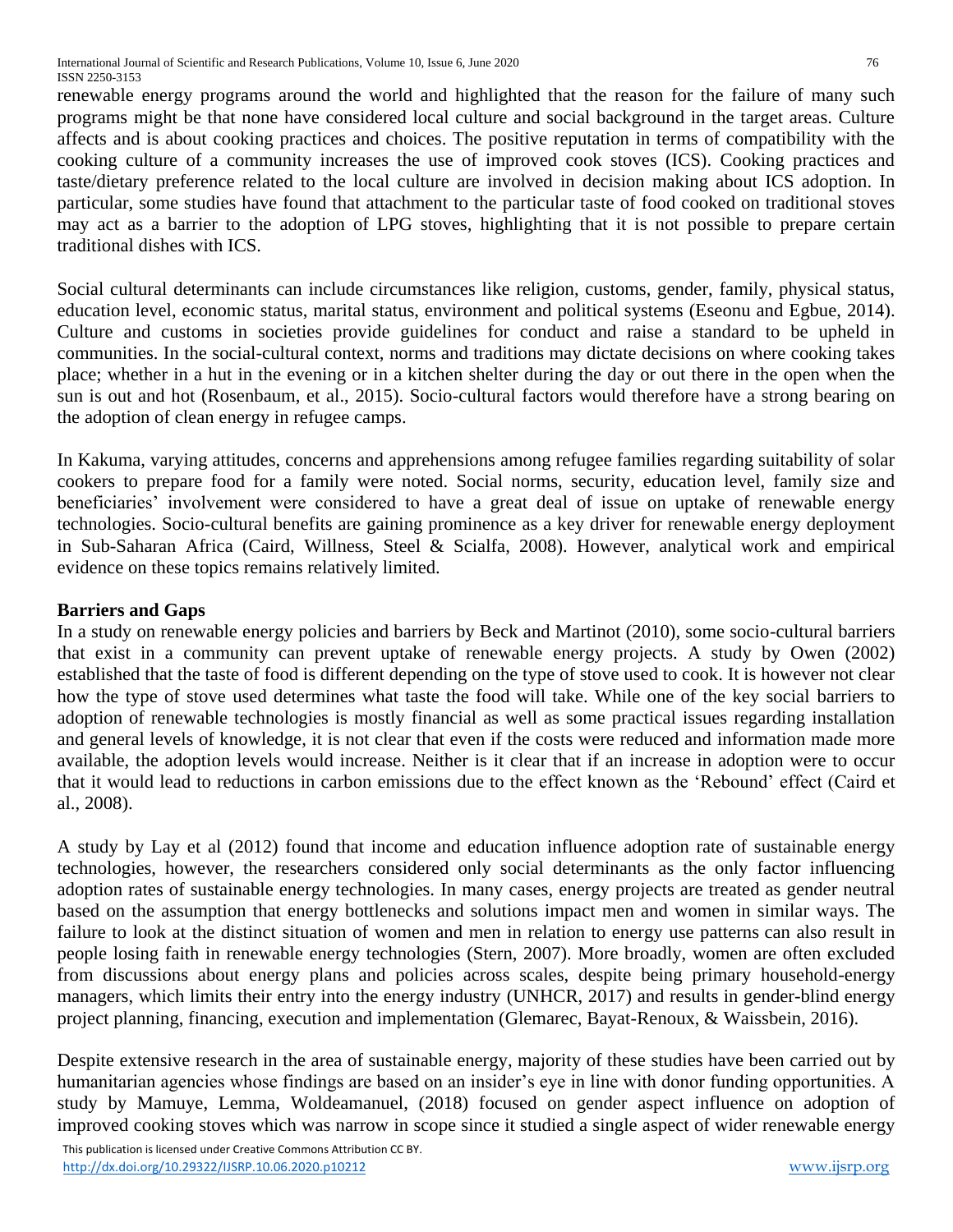International Journal of Scientific and Research Publications, Volume 10, Issue 6, June 2020 77 ISSN 2250-3153

drivers. Further the study was carried in an Ethiopian and not a Kenyan context. In addition, studies were done in Pakistan and Mexico which are completely different setting distinctive from Kakuma refugee camp in Kenya.

A survey by Lahn and Grafham, (2016) on the influence of aesthetics on adoption of solar power targeted home owners who are endowed with resources unlike refugees who rely on humanitarian aid. Majority of literature also employed only qualitative methods to draw findings and conclusions. This has limitations. This study adopted a more informative concurrent descriptive cross sectional and correlation research designs. For culture, there is virtually little study found to focus on culture and its role on SE integration. Despite an increase in the number of energy-related activities in recent years, there appears to have been limited literature of their impacts on the refugee setup.

While access to modern energy is a basic human need that displaced and disadvantaged people are entitled to, a better comprehension of their socio-cultural situation is needed to better address this need. The goal of this study was therefore to investigate the influence of socio-cultural factors on the adoption rates of sustainable energy technologies in Kakuma refugee camps

### **Research Design**

This research adopted concurrent descriptive cross sectional and correlation research designs. The choice of this research method was primarily to collect qualitative data to illustrate quantitative findings. This enabled the researcher to collect both quantitative and qualitative data that focused on generating detailed information regarding the key aspects.

#### **Study Population**

According to UNHCR (2019), as of August, 2019 Kakuma refugee camps had 191,500 refugees. 1000 of them who were trained by SNV on sustainable energy in Kakuma formed the study population. Further, the population included zonal leaders in the camps, lead persons drawn from UNCHR implementing agencies and sustainable energy market organizations.

## **Sampling Strategy and Sample Size**

The current study employed simple random sampling technique to sample refugees in Kakuma refugee camps. Purposive sampling was used to select UNHCR implementing partners. In choosing the sample for FGDs, and observation, census was used. The Slovins statistical formula was employed to obtain the study sample size as follows.

 $\boldsymbol{N}$  $n = -$ 

 $\overline{1+N(e)^2}$ 

Where;  $n=$  sample size, N=Population,  $e =$  level of precision  $n=1000 / (1+1000 (0.05)^{2}) = 286$  respondents

For focus group discussions, census technique was used since the population of interest was smaller. However for interview, 29 lead persons drawn from 42 implementing partners operating in Kakuma were selected. This represents 69 % of the population.

## **Data Collection Instruments and Procedure**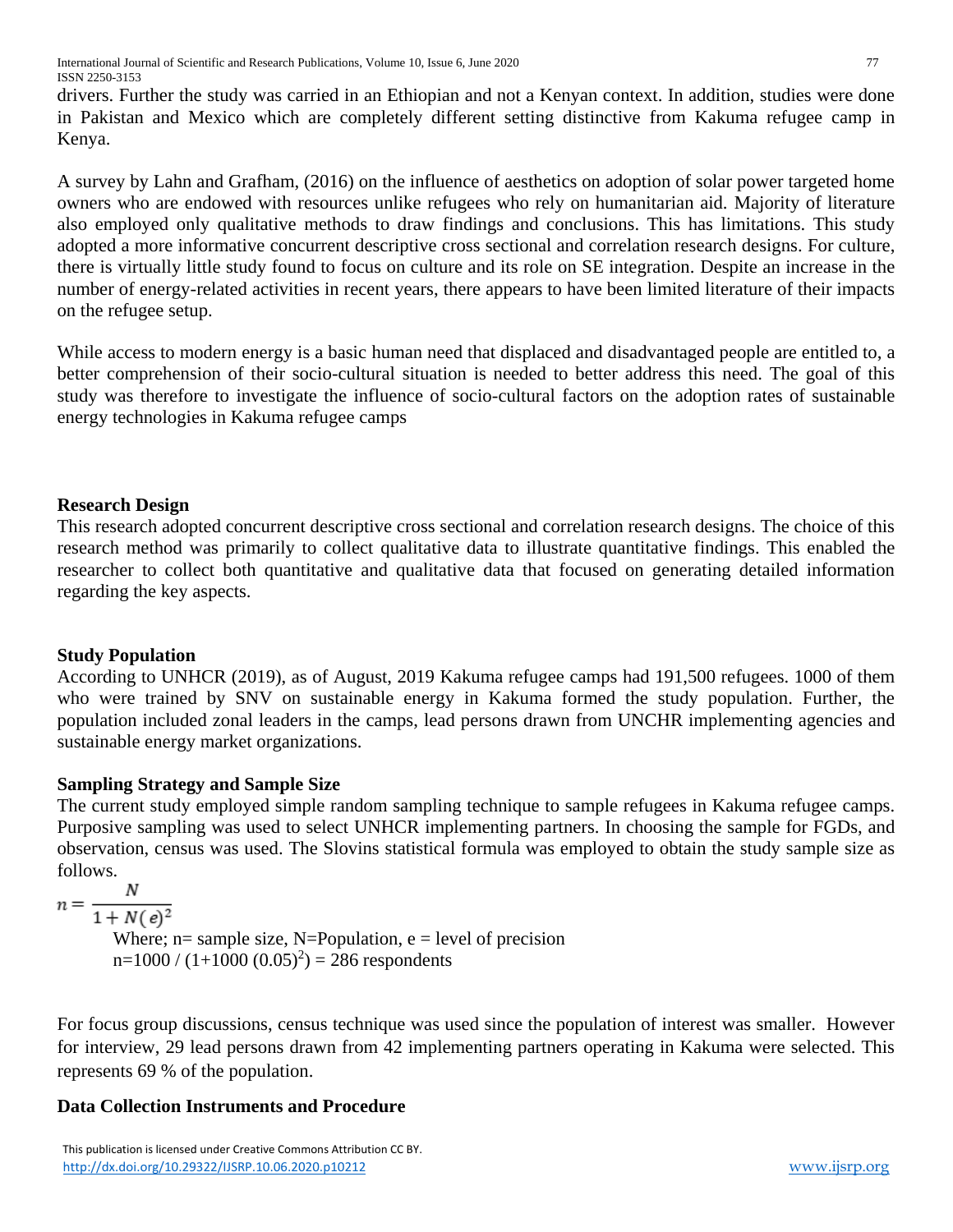A quantitative tool with structured questionnaires was applied to 286 refugee respondents, two focus group discussions were held, 29 key informant interviews were conducted while 10 observations were made. Findings revealed that most of the predictor variables identified as socio-cultural factors, had a significant positive influence on adoption rates of sustainable technology.

Primary data was collected using questionnaires, interview, focus group discussion guide and observation checklist which were administered by the researcher with the help of research assistants. Quantitative data was collected by use of a structured questionnaire. This enabled the respondents to remain anonymous and be honest in their responses (Cooper & Schindler, 2008). It also helped to gather responses in a standardized and more objective manner.

Questionnaires were constructed with closed and open-ended set of questions with a five-point Likert scale ranging from 'strongly agree' to 'strongly disagree'. The research instruments were pilot tested in a study involving 30 refugees who were drawn from camps that were not part of the sampled population. It served to gain feedback on clarity and validity of the instruments to be used and time taken by respondents to answer to question items.

For open-ended questionnaires the respondents were required to use their own words to answer questions, whereas in closed-ended questionnaires pre-written response categories were provided. The questionnaires were administered using 'drop-and-pick' method. This provided convenience and efficiency in the process of data gathering.

For key informant interviews, purposive sampling was used to identify respondents through consultation with SNVs in the camps. Only the UNHCR implementing partners whose role were within the interest of the study were chosen for the interview. An interview schedule was used, and before the interview, the interviewer gained a rapport with the respondent.The respondents answered identical questions at individual level to maintain confidentiality and to control bias among the respondents.

Focus Group Discussions (FGD) were used to explore their ideas on ownership and adoption of new cooking and lighting technologies. The topics for discussion were modeled from the research questions, questionnaires and interview schedule. Two FGD were carried out comprising 7 and 6 zonal leaders respectively.

Observation was used to explore the SE technologies in the Kakuma market place. The SE market organization list was provided by the SNV, which is in charge of the energy cluster in Kakuma camps. All the organizations were visited, observation on their technologies made and photographs taken.

Secondary data was used to supplement the primary data collected and identify critical grey areas the study sought to fill. The sources of data reviewed included journals, publications, online reports and statistics from the government ministries such as energy and donor agencies working in Kakuma refugee camp. The secondary data was useful in corroboration of the study findings.

The quantitative tool employed was a structured questionnaires and applied to 286 refugee respondents. The qualitative tools employed were interview and FGD guides and an observation check list. The instruments were pre-tested in a pilot study in Kalobeyi due to similarity with camps to check for their reliability and validity.

## **Data analysis**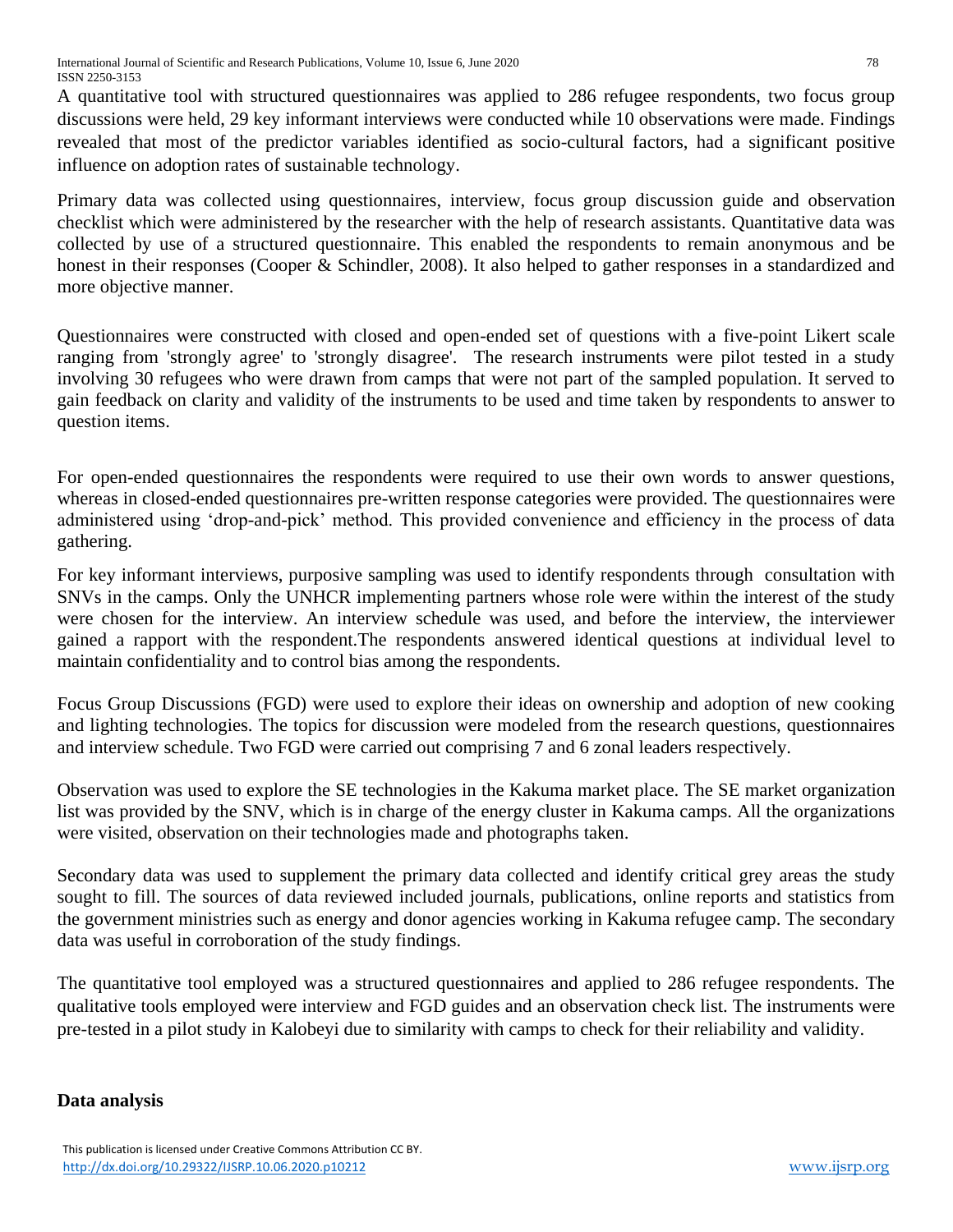Data was analyzed using Statistical Package for Social Science (version 25) by applying both descriptive and inferential statistical procedures. Descriptive results were presented in tables and charts. Quantitative information was analyzed through statistical procedures. Pearson's correlation analyses was used to explore the association among determinants of adoption rates of SET and SET adoption rates. The regression model was tested on how well it fits the data. Fischer distribution test was applied. It was used to test the significance of the overall model at a 5 percent confidence level. The p-value for the F-statistic was applied in determining the robustness of the model. The conclusion was based on the basis of p-value. The statistical significance of the coefficients were determined using the t-statistic. The t-test was used to establish if the correlation coefficient were significantly different from zero, and, hence whether there is evidence of relationship between the two variables.

The statistical package for social sciences, SPSS (version 25.0) was used for data analysis.

The regression model used was as follows:

 $Y = \alpha + \beta_1 X_1 + \beta_2 X_2 + e$  Equation 3.0.1

Where:

- **Y** is weight for adoption rates of SET
- **α** is regression constant
- **β1- β2** are regression coefficients
- **X1** is weight for socio factors
- **X2** is weight for cultural factors
- **e** is stochastic term

Hypothesis were tested at 95% confidence level ( $\alpha$  = 0.05). A two tailed test were carried out.

## **Results and Discussion**

## **Descriptive Analysis of Socio-Cultural Factors**

## **Influence of Social Factors**

The mean and standard deviation of social factors on adoption rates of sustainable energy technologies are shown in table 1.

## **Table 1: Social factors**

|                                                                            | Mean             | SD               |
|----------------------------------------------------------------------------|------------------|------------------|
|                                                                            | <b>Statistic</b> | <b>Statistic</b> |
| More women are able to adopt sustainable energy solution as compared to    | 4.56             | 1.255            |
| men                                                                        |                  |                  |
| I prefer to use sustainable energy solutions because I have attained basic | 4.47             | .886             |
| education and I know their benefits                                        |                  |                  |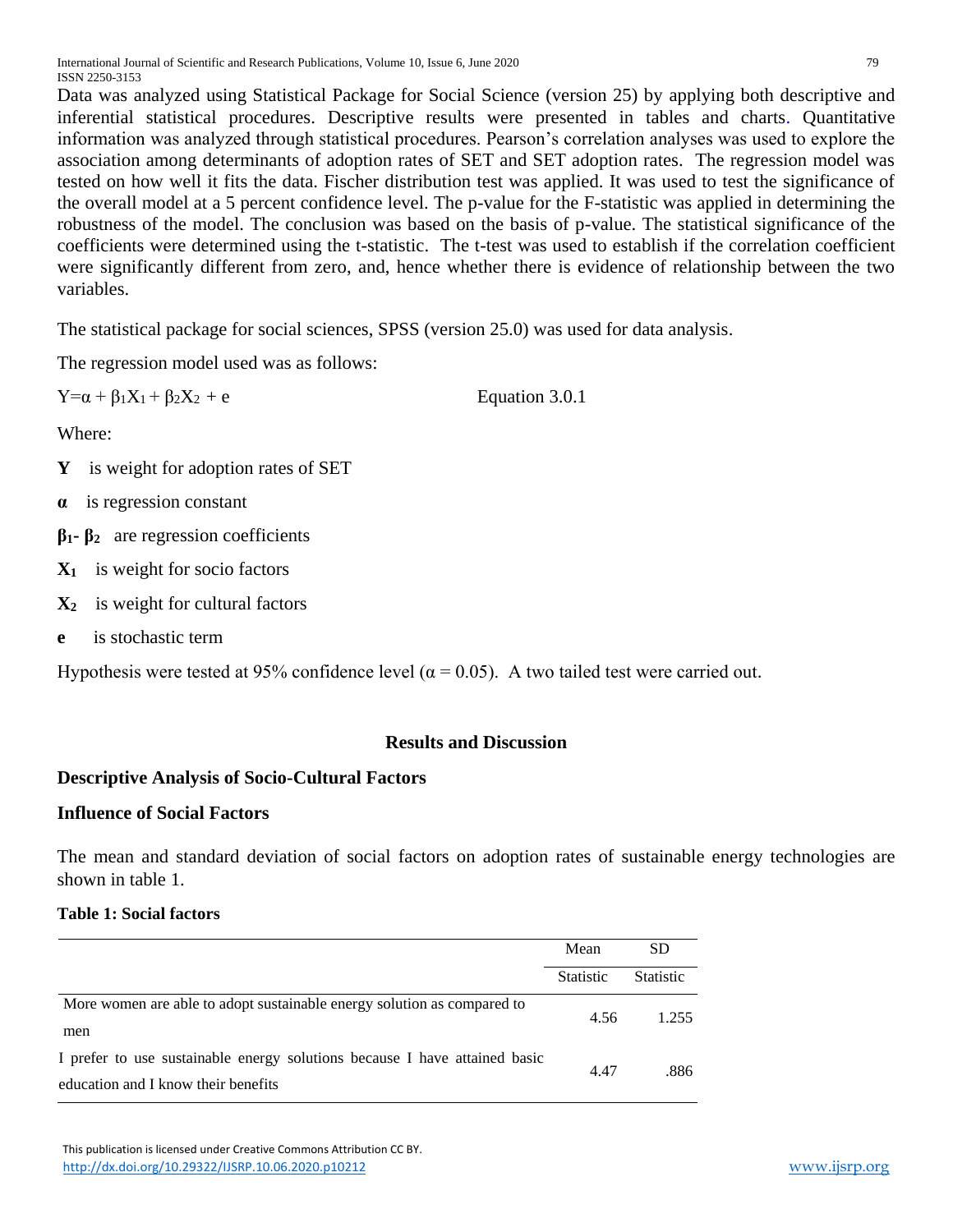International Journal of Scientific and Research Publications, Volume 10, Issue 6, June 2020 80

| ISSN 2250-3153                                                            |      |       |
|---------------------------------------------------------------------------|------|-------|
| My current level of income informs me the sustainable energy solution to  | 4.39 | 1.123 |
| adopt                                                                     |      |       |
| I received information on the benefits of sustainable energy technologies | 2.35 | 1.199 |
| from my church leader                                                     |      |       |
| Women groups within the refugee camp have influenced me to adopt          | 2.96 | 1.388 |
| sustainable energy technologies                                           |      |       |
| Cost of sustainable energy has forced me to adopt alternative energy      |      |       |
| technologies                                                              | 4.04 | .959  |
|                                                                           |      |       |

#### **Gender, education and income**

More women are able to adopt sustainable energy solution as compared to men as indicated by a mean of 4.56  $(SD = 1.255)$ . Respondents prefer to use sustainable energy solutions due to their education level and knowledge of the benefits of SE and their current level of income as indicated by a mean of  $4.47$  (SD = 0.886) and 4.39 (SD = 1.123) respectively. The study findings agree with Lay, Ondraczek & Stoever, (2012) who found that income and education influence adoption of solar home systems. Similarly, the findings concurs with the results of a study carried out in Kenya in 2013 by Lay et al., (2013) which found out that factors affecting the choice of lighting fuel in Kenyan households include education level and income bracket of the household heads, the average household expenditure, ownership of the dwelling, potential grid access, rural/urban setting of the household and the prevalence of solar home systems in the area. The alarming level of illiteracy found in the Kakuma refugee camp despite the camp having high provision of education facilities has the potential for affecting the adoption of sustainable energy technologies.

#### **Church leaders, women groups and alternative energy costs**

Whether respondents received information on the benefits of sustainable energy technologies from their church leader or from women groups, the results showed religious and peer influence from women groups was minimal as shown by a mean of  $2.35$  (SD = 1.199) and  $2.96$  (SD = 1.388) respectively. According to Candland, (2005) many social scientists see in religious conviction an eclipse of reason, and in religious motivation a constraint of enlightened social behaviour. Faith organizations are often seen as 'safe spaces', either literally, such as in sanctuary provision or disaster relief, or as a refuge from being judged or marginalized (Jaworsky, 2010; Reale, 2010; Fiddian-Qasmiyeh and Ager, 2013; Refugee Studies Centre, 2012). Governments have frequently sought to involve Faith organizations both in the support of refugees, and in the provision of welfare services generally (Dinham, 2013). However, in the case of sustainable energy integration the Faith organizations have either deliberately shunned the subject as a whole or have feigned ignorance.

The cost of sustainable energy has forced respondents to adopt alternative energy technologies as shown by a mean of 4.04 (SD = 0.959). This implies that the cost of firewood and kerosene is less compared to renewable energy technologies and thus alternative energy costs do influence uptake of sustainable energy technologies. One key informant for instance admitted:

*Not just anyone can afford renewable energy technologies in this camp. The costs of acquisition are prohibitive and this motivates the camp refugees to turn to alternative sources of energy which are cheaper such as firewood and gasoline stoves.* 

The observation made on prices in the market place corroborate the finding that cost is a limiting factor to adoption of SET for most of the refugee who only depend on aid. It was suggested that the only way to improve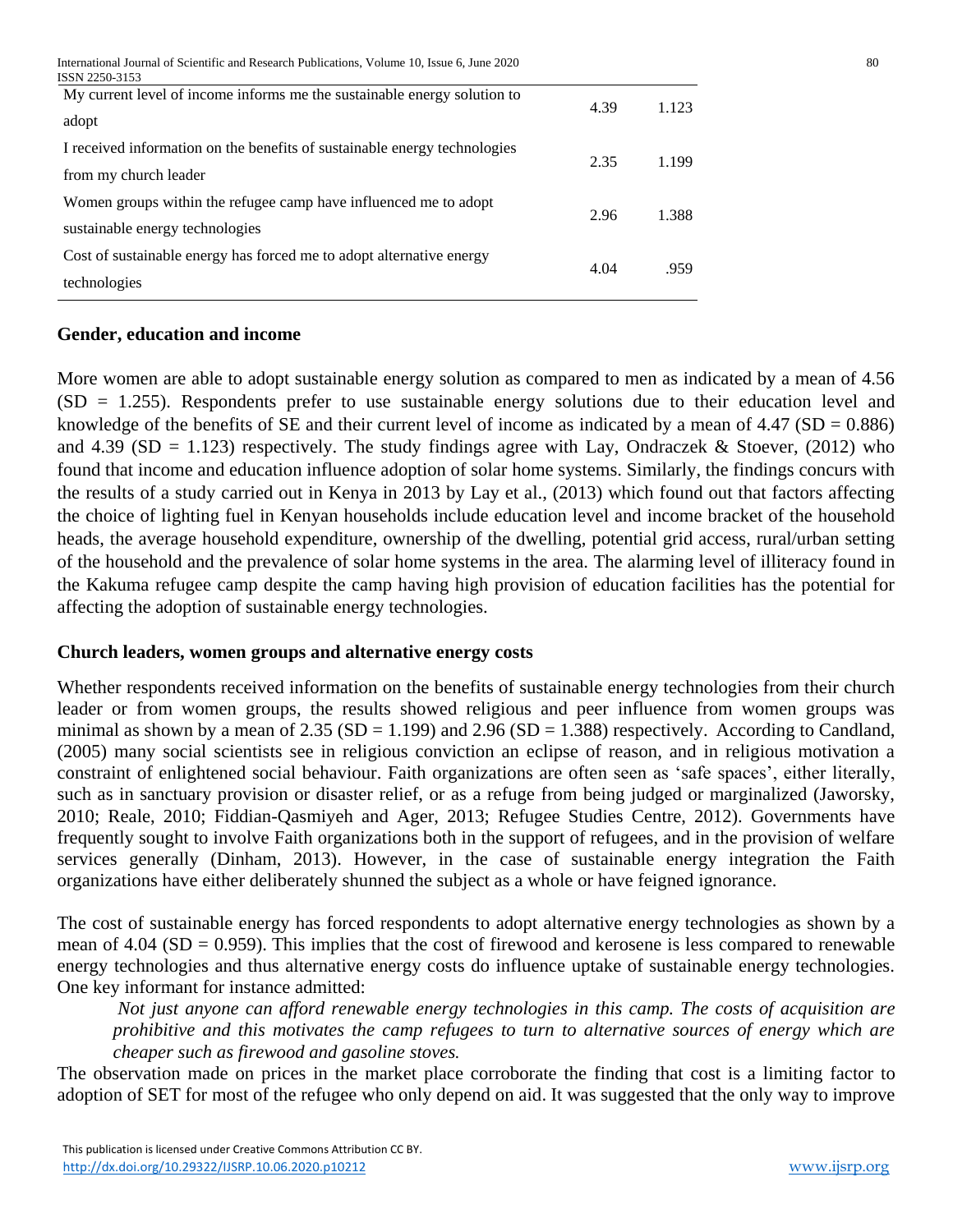uptake of sustainable energy is by assisting the refugees with initial payment of solar systems and pay as you go.

## **Influence of Cultural Factors**

The mean and standard deviation of cultural factors on adoption rates of sustainable energy technologies are shown in table 2.

#### **Table 2. Cultural factors**

|                                                                       | Mean             | SD               |
|-----------------------------------------------------------------------|------------------|------------------|
|                                                                       | <b>Statistic</b> | <b>Statistic</b> |
| I consider the source of fuel before making adoption decision         | 4.40             | 1.388            |
| Some fuels affect expected food taste and texture and this influences | 4.04             | .959             |
| adoption of such fuels                                                |                  |                  |
| The ability of the sustainable energy solution to be used multi-      |                  | 1.255            |
| purposely affects the degree of its adoption                          | 4.56             |                  |
| The cooking habits determines the level of sustainable energy         |                  |                  |
| integration                                                           | 4.47             | .886             |
| The use of sustainable energy solutions like LPG requires extra care  |                  |                  |
| and thus not safe to use                                              | 4.19             | 1.072            |
| I prefer to access humanitarian energy aid which is free rather than  |                  |                  |
| purchasing sustainable energy solutions which have to be purchased    | 4.86             | 1.008            |

## **Source of fuel, food taste and texture**

The source of fuel was a consideration before making a decision to adoption of SET as indicated by a mean of 4.40 (SD = 1.388). The findings imply that the refugees' cultural backgrounds are primary drivers influencing ease of adoption of sustainable energy technologies. The expected food taste and texture using certain fuels had influences on adoption of such fuels as shown by a mean of  $4.04$  (SD = 0.959). One FGD discussant pointed out that her customers at a local food kiosk prefer food cooked using charcoal due to its taste. She would not compromise her business by using any other cooking fuel rather than charcoal. Many implementing partners interviewed concurred with this opinion that there are traditional foods which can only be cooked using firewood and charcoal and this makes it an uphill task to convince refugees to abandon charcoal and firewood for renewable energy technologies.

## **Multipurpose use and cooking habits**

The ability of the sustainable energy solution to be used multi-purposely affects the degree of its adoption as indicated by a mean of 4.56 (SD = 1.255). Equally cooking habits determines the level of adoption of sustainable energy integration as shown by a mean of  $4.47$  (SD = 0.886). This implies that with concerted and unified efforts to change the behavior of refugees, the renewable energy technologies can be adopted easily. Donor agencies should therefore invest in sensitization programs in order to change the refugees' view on renewable energy. Prior research suggests that consumer adoption of innovations is affected by consumer characteristics and values (Gatignon and Robertson, 2006) as well as social context (Fisher & Prices, 2005).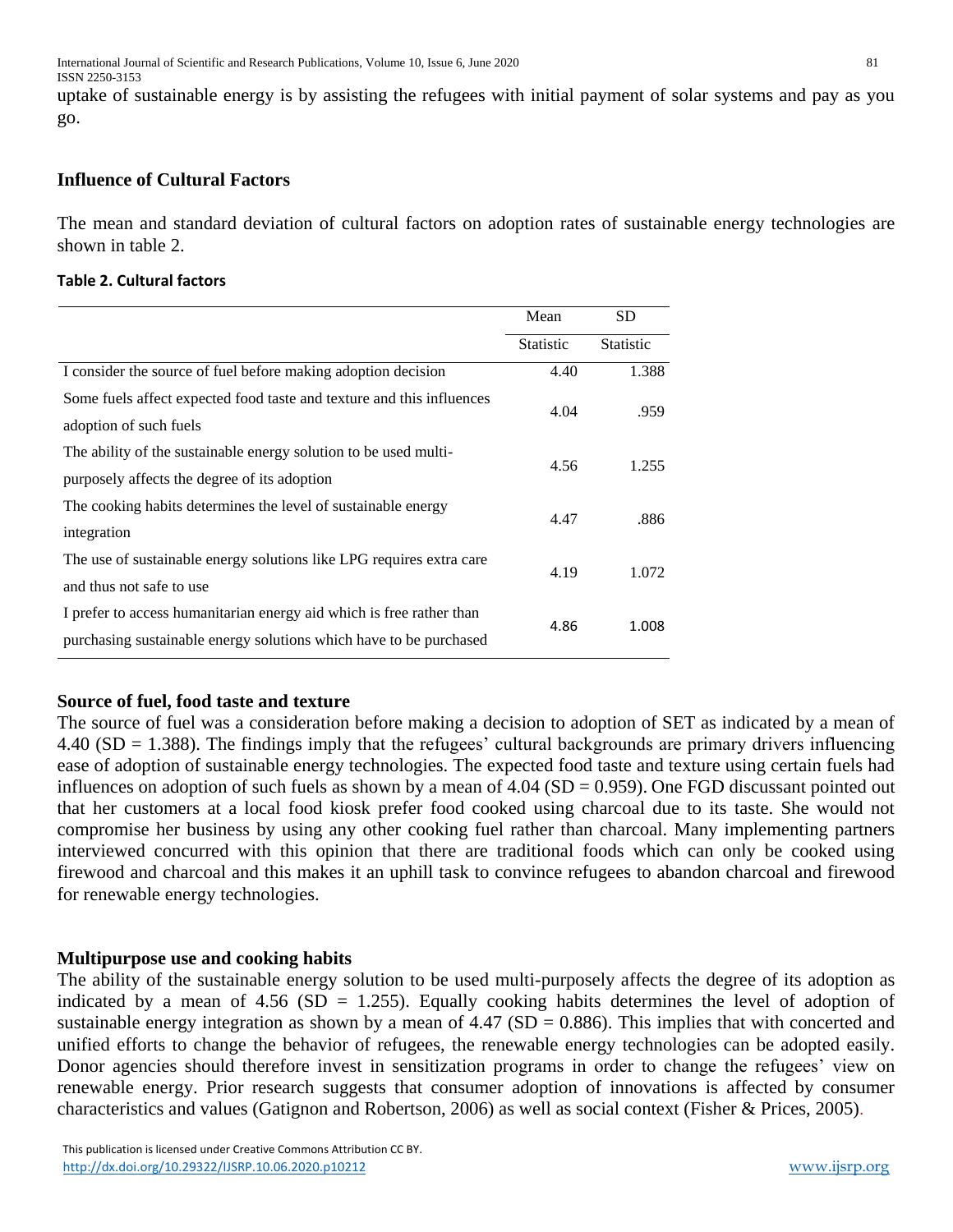#### **Safety and donor dependency**

Safety concerns of fuels like LPG that require extra care and thus not safe to use limits its adoption as indicated by a mean of 4.19 ( $SD = 1.072$ ). This implies that refugees approach LPG adoption with caution due to its propensity to explode and cause harm and even death to the households. A high donor dependency on humanitarian energy aid as shown by a mean of  $4.19$  (SD = 1.088) shows that provision of free firewood by the humanitarian organizations inhibits refugees' ability to transition to sustainable energy solutions. A female respondent explained the dilemma of refugees preferring charcoal over firewood, but that they use the latter because it is free:

*Most people in camps live as dependents, and their income as well as food supply is dependent on humanitarian aid and remittances. …In many cultures it is very shameful to have pots that are blackened by soot.*

#### **Multivariate Analyses**

#### **Relationship between socio-cultural factors and adoption rates of SET**

Table 3. presents Pearson's correlation of socio-cultural factors and adoption rates of sustainable energy technologies.

|                                           |                            |               |                  | Adoption rates of |
|-------------------------------------------|----------------------------|---------------|------------------|-------------------|
|                                           |                            | Socio factors | Cultural factors | <b>SET</b>        |
| Socio factors                             | <b>Pearson Correlation</b> |               |                  |                   |
|                                           | $Sig. (2-tailed)$          |               |                  |                   |
|                                           | N                          | 274           |                  |                   |
| Cultural factors                          | Pearson Correlation        | $.302**$      |                  |                   |
|                                           | Sig. (2-tailed)            | .000          |                  |                   |
|                                           | N                          | 274           | 274              |                   |
| Adoption rates of SET Pearson Correlation |                            | $.669**$      | $.529**$         |                   |
|                                           | Sig. (2-tailed)            | .000          | .000             |                   |
|                                           | N                          | 274           | 274              | 274               |

#### **Table 3: Relationship between socio-cultural factors and adoption rates of SET**

\*\*. Correlation is significant at the 0.01 level (2-tailed).

In the Pearson correlation analysis conducted, the social factors and cultural factors was found to have a weak positive correlation (r=0.302, P<0.001). The social factors are positively correlated to adoption rates of sustainable energy technology ( $r=0.669$ ,  $P<0.001$ ). This implies that an increase in social factors will increase the sustainable energy adoption rate in refugee camps. The study findings agree with the Karytsas S, and Theodoropoulou, E. (2014) who found that the socio-cultural factors influence public's adoption of the different forms of renewable energy sources.

The relationship between culture and adoption rates of sustainable energy technology was supported ( $r=0.529$ , P<0.001). This implies that an increase in culture change will increase the adoption rates of sustainable energy technology in refugee camps.

#### **Model Summary**

**Table 4. Socio Cultural Factors and Adoption Rates of SET Model Summary**

| <b>Model</b> |       | <b>R</b> Square | <b>Adjusted R Square</b> | <b>Std. Error of the Estimate</b> |
|--------------|-------|-----------------|--------------------------|-----------------------------------|
|              | .860ª | 739             | 718                      | .899                              |

a. Predictors: (Constant), Socio cultural factors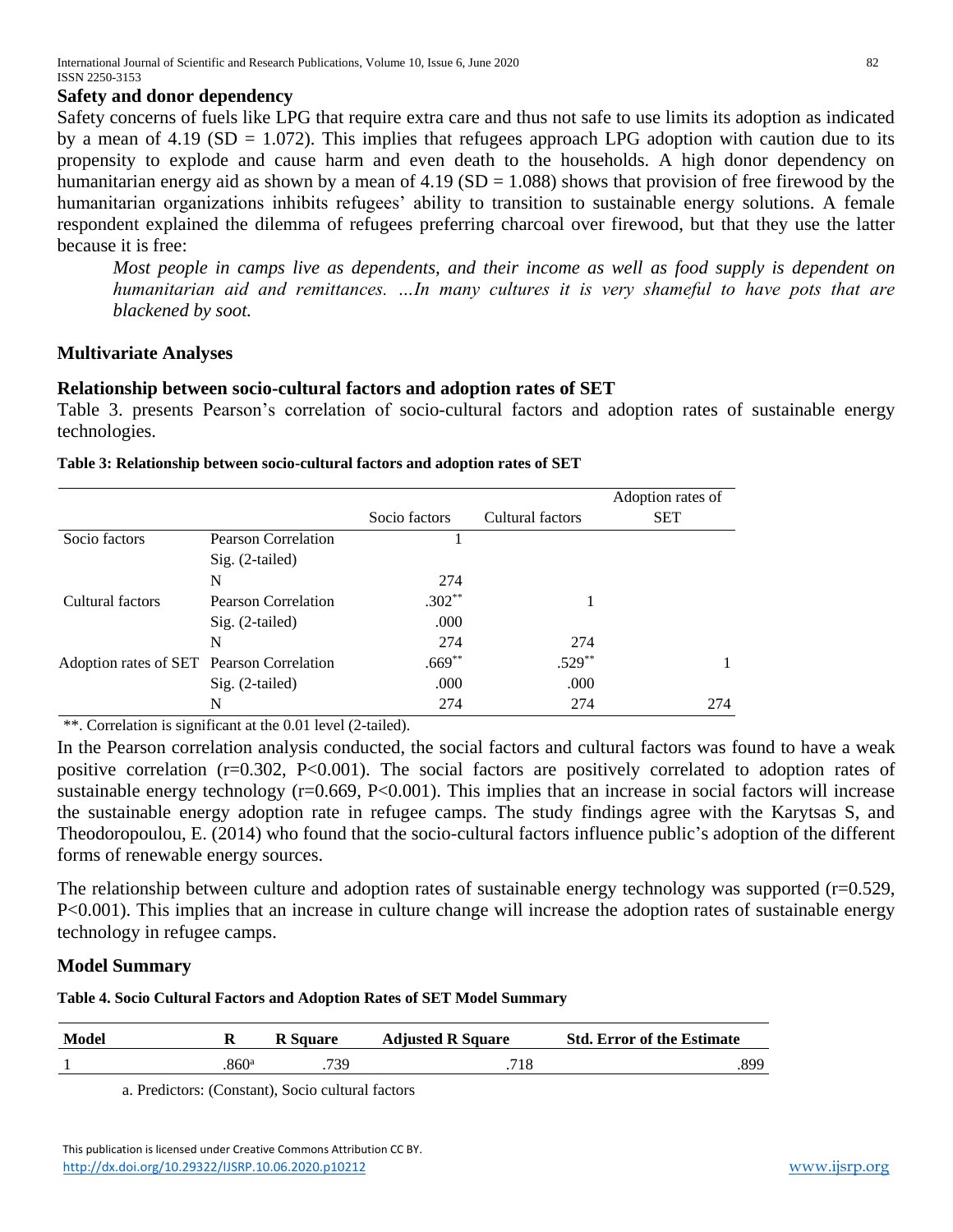In the regression analysis conducted shown in table 4, the goodness of fit for the regression between sociocultural factors and adoption rates of SET was significant,  $F(2,272)=386.688$ , P<0.001, R<sup>2</sup>=0.739. R<sup>2</sup> of 0.739. This indicates that 73.9% of the variations in adoption rates of sustainable energy technologies in refugee camps are explained by the variations in socio-cultural factors of refugees.

## **ANOVA**

#### **Table 5: Socio-cultural factors and adoption rates of SET model validity**

| Sum of Squares | df         | Mean Square |         | Sig.              |
|----------------|------------|-------------|---------|-------------------|
| 873.914        |            | 436.957     | 386.688 | .000 <sup>b</sup> |
|                |            | 1.130       |         |                   |
| 1181.249       | 274        |             |         |                   |
| Residual       | Regression | 307.335 273 |         |                   |

a. Dependent Variable: Adoption rates of SET

b. Predictors: (Constant), Socio cultural factors

The ANOVA test conducted as presented in table 5 showed that the overall model was significant indicated by an F statistic of 386.688 at P<0.001.

### **Significance of coefficients**

|       |                  |                                    |              | Standardized |       |      |  |
|-------|------------------|------------------------------------|--------------|--------------|-------|------|--|
|       |                  | <b>Unstandardized Coefficients</b> | Coefficients |              |       |      |  |
| Model |                  | B                                  | Std. Error   | <b>B</b> eta |       | Sig. |  |
|       | (Constant)       | 2.181                              | .823         |              | 4.470 | .000 |  |
|       | Social factors   | .522                               | .212         | .499         | 3.782 | .000 |  |
|       | Cultural factors | .628                               | .032         | .612         | 4.383 | .000 |  |

#### **Table 6: Socio cultural factors and adoption rates of SET regression weights**

a. Dependent Variable: Adoption Rates of SET

Regression analysis (table 6) on the social and cultural coefficients show that social and cultural factors uniquely contributes significantly to adoption rates of sustainable energy technologies (P<0.001). This imply that one positive unit change in a social factor would lead to a change in adoption rate of SET at the rate of 0.522. Likewise, one positive unit change in culture would lead to a change in adoption rate of SET at the rate of 0.628. The fitted equation is as shown below;

#### $Y= 2.181 + 0.522X_1 + 0.628X_2 + E$

These finding are illustrated by qualitative data from the refugee camps that recognized that the most significant factor in the adoption of sustainable energy in the camp was income level, gender of the refugee and level of education. Refugees ability to purchase sustainable energy technologies and sustain them was a key factor in determining the success or failure of intervention programs to stimulate SE integration in refugee camps. This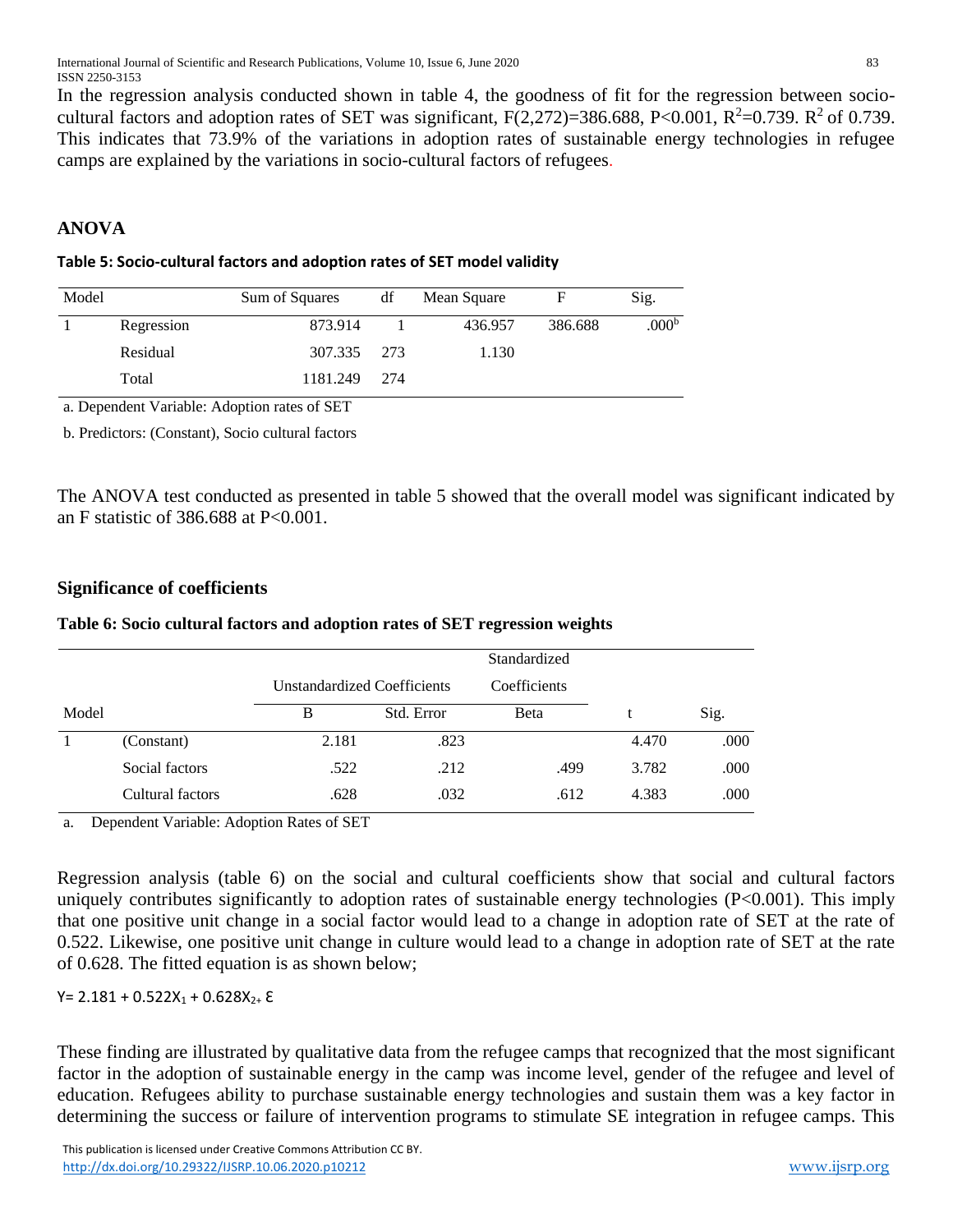is supported by Lay et al (2012) whose study established that income and education influence adoption of solar home systems. It was observed that many refugees prefer to use traditional firewood cooking methods since most refugee population perceive that use of firewood makes the food to retain its natural taste unlike cooking with LPG and solar cookers.

### **Conclusion**

This study has found conclusive evidence that social and cultural factors contributes significantly to adoption rates of sustainable energy technologies. This imply that one positive unit change in a social factor would lead to a change in adoption rate of sustainable energy technology. Likewise, one positive unit change in culture would lead to a change in adoption rate of sustainable energy technologies. This implies that with concerted and unified efforts to change the behavior of refugees, the renewable energy technologies can be adopted easily especially when the intervening consumer characteristics, values and social contexts are identified. Donors and humanitarian agencies should therefore invest in sensitization programs in order to change the refugees' view on sustainable energy technologies.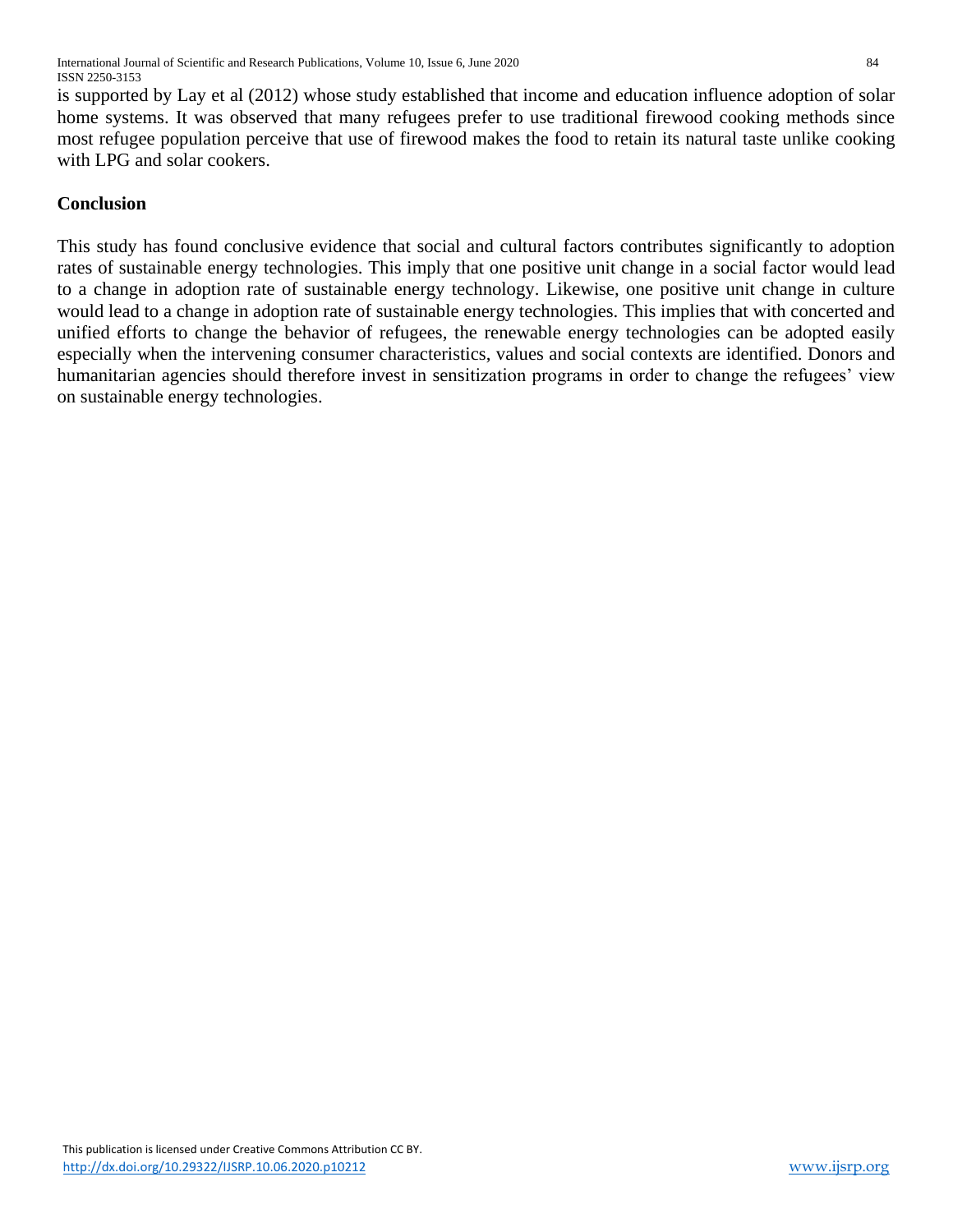- Beck, F. & Martinot, E. (2016). Renewable energy policies and barriers. In cutler cleveland (Ed), *Encyclopedia of Energy*, 365-383, San Diego: Academic Press/Elsevier Science.
- Borg, W. R., & Gall, M. D. (2003). *Educational research: An introduction.* (5<sup>th</sup> ed.). New York: Longman.
- Caird, J., Willness, C., Steel, P. & Scialfa, C. (2008). A meta-analysis of the effects of cell phones on driver performance. *Accident Analysis and Prevention.* 40(4), 1282-1293.
- Candland, C. (2005). Faith as social capital: religion and community development in Southern Asia", *Policy Sciences*, 33(3/4), 8-9. Retrieved from<https://doi.org/10.1177/0008429815580781>
- Cooper, D., & Schindler, P. (2006). *Market research*: New York: McGraw Hill.
- Dinham, A. (2013). *Welfare is sacred, public spirit*. Retrieved from [www.publicspirit.org.uk.](http://www.publicspirit.org.uk/)
- Eseonu, C., & Egbue, O. (2014). *Socio-cultural influences on technology adoption and sustainable development.* in proceedings of the industrial and systems engineering research conference, Montreal, QC, Canada, 31 May–3 June 2014; pp. 2711–2717.
- Fiddian-Qasmiyeh, E. & Ager, A. (2013) *Local Faith Communities and the Promotion of Resilience in Humanitarian Situations*, RSC/JLI Working Paper 90, Refugee Studies Centre, University of Oxford.
- Fisher, R. J., & Price, L. L. (2005). An investigation into social context of early adoption behavior. *Journal of Consumer Behavior*, *19*(3), 477-486. Retrieved from RePEc:oup:jconrs:v:19:y:1992:i:3:p:477-86
- Gatignon, H., & Robertson, T. S. (2006). *Innovative decision processes: Handbook of consumer behavior.* New Jersey: Prentice Hall International
- Glemarec, Y., Fiona, B., & Oliver, W. (2016). Removing barriers to women entrepreneurs' engagement in decentralized sustainable energy solutions for the poor. *AIMS Energy 4*(1), 136-172. doi: 10.1186/1748-5908-9-89.
- Jaworsky, B. (2010). *A universal safe haven? the role of faith in a new immigrant gateway*, paper presented at annual meeting of the American Sociological Association, Atlanta, 14 August 2010.
- Karytsas S, and Theodoropoulou, E (2014) Socioeconomic and demographic factors that influence publics' awareness on the different forms of renewable energy sources. Renewable Energy journal, Volume 71 pages 480-485
- Lahn, G. (2015*). Heat, light and power for refugees. Saving lives, reducing costs. Moving energy initiative.* London: The Royal Institute of International Affairs.
- Lahn, G., & Grafham, O. (2015). *Heat, light and power for refugees saving lives, reducing costs*. London: The Royal Institute of International Affairs.
- Lay, J., Ondraczek, J., Stoever, J. (2012). *Renewables in the energy transition: Evidence on solar home systems and lighting-fuel choice in Kenya.* GIGA Working Papers, No. 198.
- Lahn, G. & Grafham, O. (2015). *Heat, light and power for refugees: saving lives, reducing costs', Chatham house report.* London: Royal Institute of International Affairs.
- Mamuye, F.; Lemma, B.; Woldeamanuel, T. (2018). Emissions and fuel use performance of two improved stoves and determinants of their adoption in Dodola, southeastern Ethiopia. *Sustain. Environ. Res*, 28, 32–38. DOI: 10.1016/j.serj.2017.09.003
- Owen, O. (2002). *Ecological literacy: Education and the transition to a postmodern world*. Albany, NY: State University of New York Press.